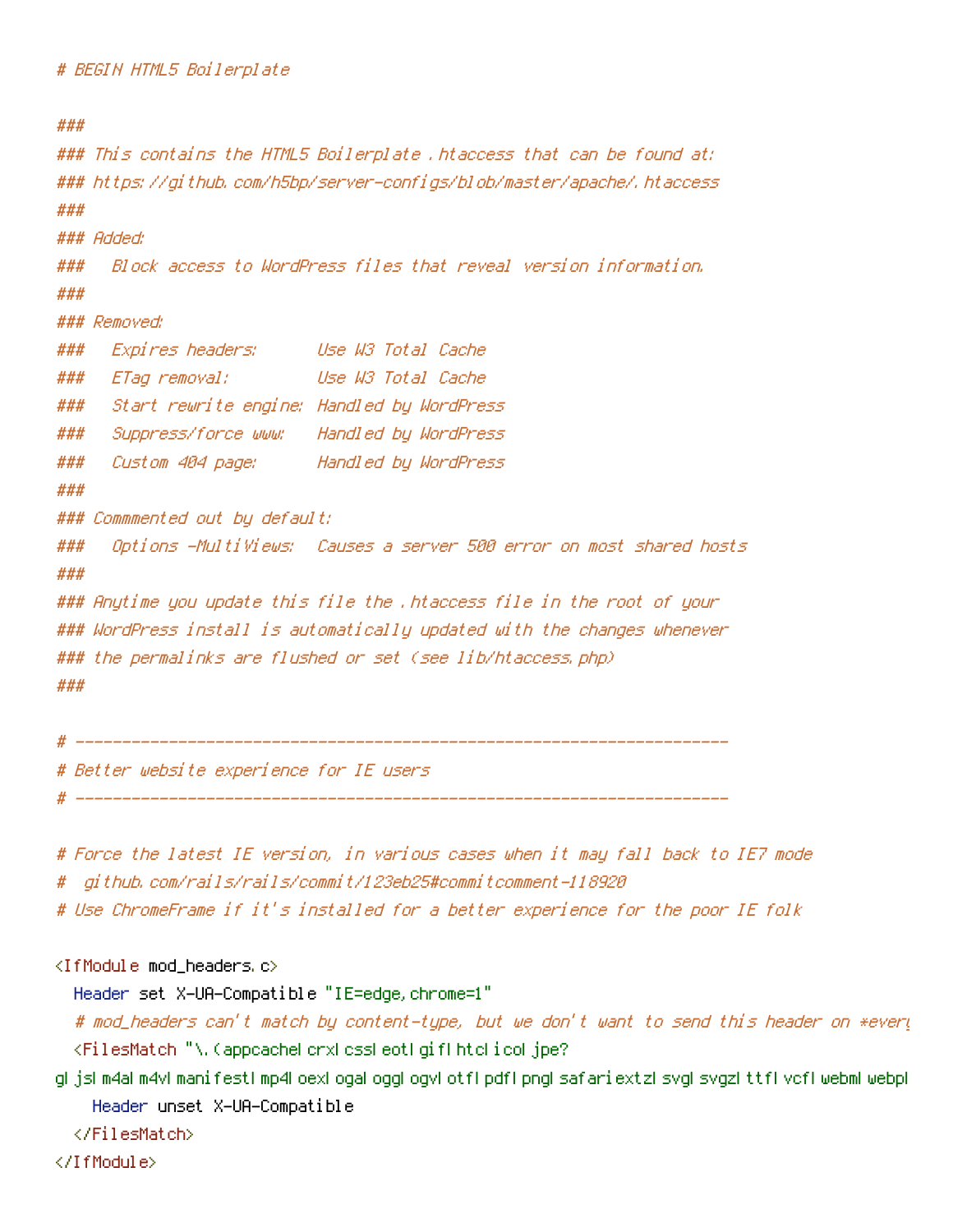|   | # Cross-domain AJAX requests                                                            |
|---|-----------------------------------------------------------------------------------------|
|   | # Serve cross-domain Ajax requests, disabled by default.                                |
|   | # enable-cors, org                                                                      |
|   | # code, google, com/p/html5security/wiki/CrossOriginRequestSecurity                     |
| # | ≺IfModule mod_headers,c>                                                                |
| # | Header set Access-Control-Allow-Origin "*"                                              |
| # |                                                                                         |
|   | # CORS-enabled images (@crossorigin)                                                    |
|   | # Send CORS headers if browsers request them; enabled by default for images,            |
|   | # developer.mozilla.org/en/CORS_Enabled_Image                                           |
|   | # blog.chromium.org/2011/07/using-cross-domain-images-in-webgl-and.html                 |
|   | # hacks.mozilla.org/2011/11/using-cors-to-load-webgl-textures-from-cross-domain-images/ |
|   | # wiki.mozilla.org/Security/Reviews/crossoriginAttribute                                |
|   | <ifmodule mod_setenvif.c=""></ifmodule>                                                 |

```
<IfModule mod_headers.c>
```

```
# mod_headers, y u no match by Content-Type?!
```

```
<FilesMatch "\.(gif|ico|jpe?g|png|svg|svgz|webp)$">
```

```
SetEnvIf Origin ":" IS_CORS
```

```
Header set Access-Control-Allow-Origin "*" env=IS_CORS
```

```
</FilesMatch>
```

```
</IfModule>
```

```
</IfModule>
```

```
# ----------------------------------------------------------------------
# Webfont access
# ----------------------------------------------------------------------
```
# Allow access from all domains for webfonts. # Alternatively you could only whitelist your # subdomains like "subdomain.example.com".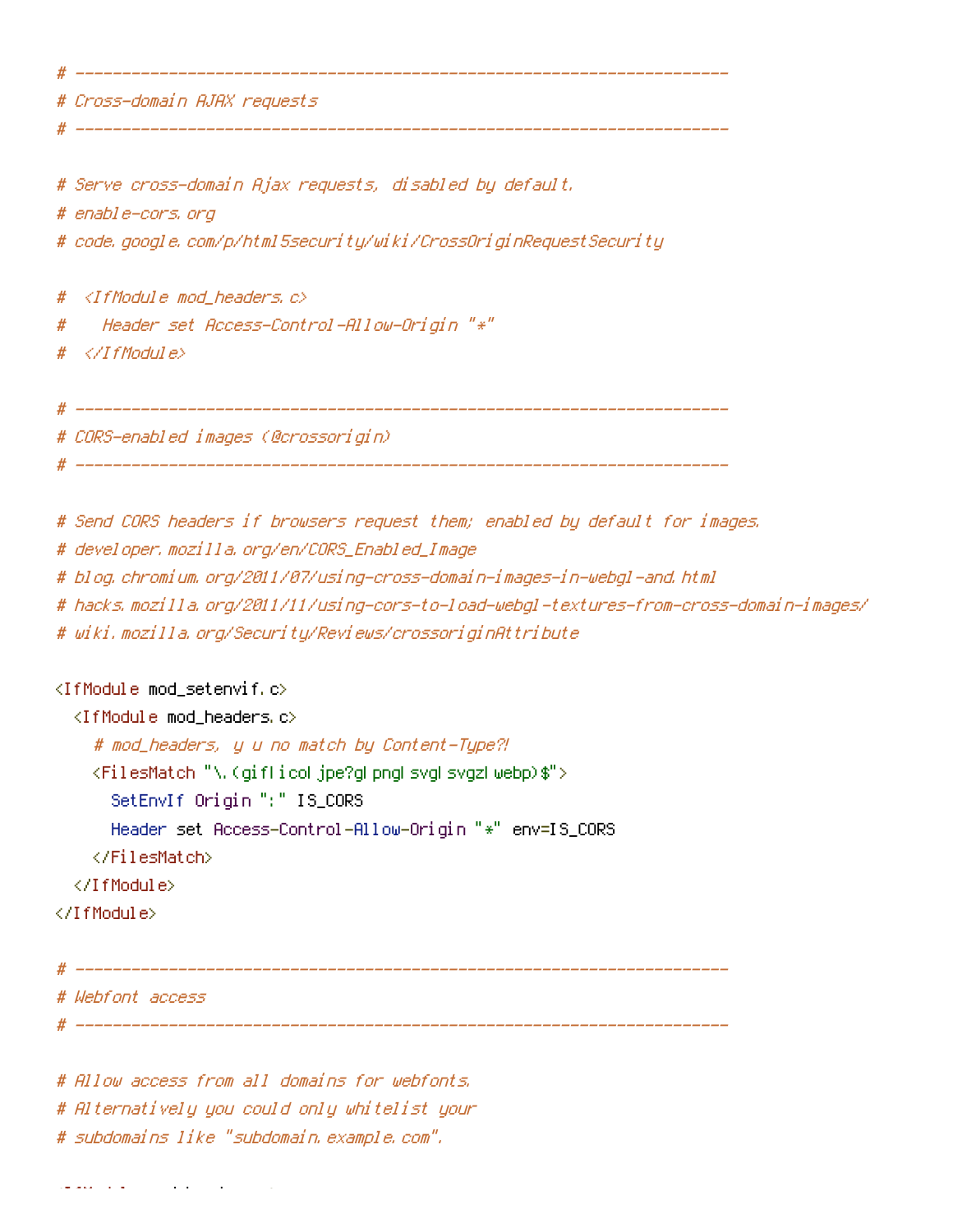```
<IfModule mod_headers.c>
  <FilesMatch "\.(eot|font.css|otf|ttc|ttf|woff)$">
   Header set Access-Control-Allow-Origin "*"
  </FilesMatch>
</IfModule>
```
# ---------------------------------------------------------------------- # Proper MIME type for all files

# ----------------------------------------------------------------------

# # JavaScript

| # Mormalize to standard type (it's sniffed in IE anyways) |          |
|-----------------------------------------------------------|----------|
| # tools.ietf.org/html/rfc4329#section-7.2                 |          |
| AddTupe application/javascript                            | js jsonp |
| AddType application/json                                  | json.    |

### # Audio

| AddType audio/mp4 | m4a f4a f4b |  |
|-------------------|-------------|--|
| AddTupe audio/ogg | oga ogg     |  |

### # Video

| AddTupe video/mp4   | mp4 m4v f4v f4p |  |
|---------------------|-----------------|--|
| AddType video/ogg   | oav             |  |
| AddType video/webm  | webm            |  |
| AddTupe video/x-flv | fl v            |  |

### # SVG

# # Required for svg webfonts on iPad

# # twitter.com/FontSquirrel/status/14855840545

| <b>AddTupe</b>   | image/svg+xml | isvg svgz |
|------------------|---------------|-----------|
| AddEncoding gzip |               | svaz      |

# # Webfonts

| AddType application/font-woff         | wof f   |
|---------------------------------------|---------|
| AddTupe application/vnd.ms-fontobject | eot     |
| AddTupe application/x-font-ttf        | ttf ttc |
| AddType font/opentype                 | nt f    |

## # Assorted types

| AddType application/octet-stream       | safariextz |
|----------------------------------------|------------|
| AddType application/x-chrome-extension | lenx.      |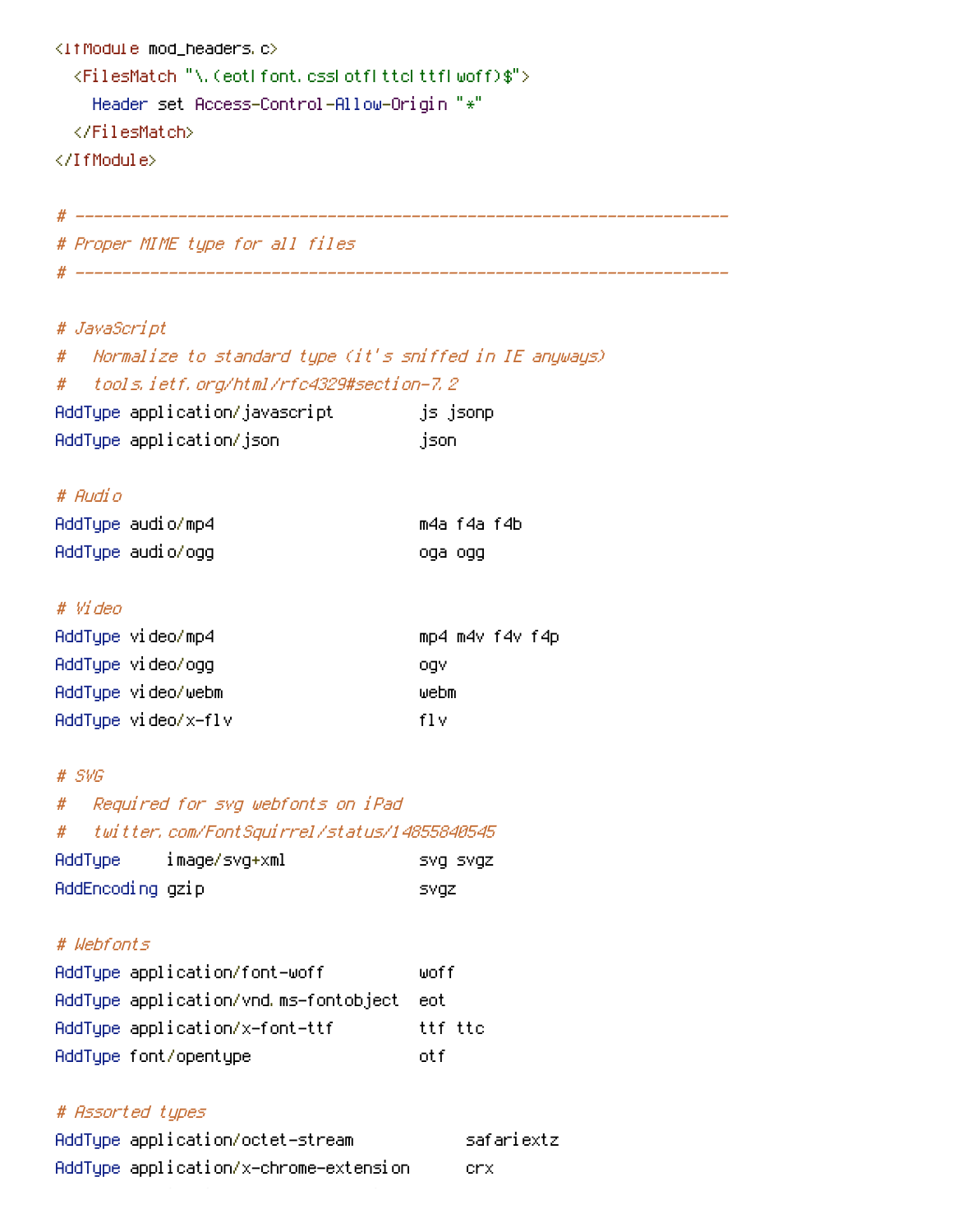| AddType application/x-opera-extension | оех                                                                                                                                                                                                                                                                                                            |
|---------------------------------------|----------------------------------------------------------------------------------------------------------------------------------------------------------------------------------------------------------------------------------------------------------------------------------------------------------------|
|                                       | swf.                                                                                                                                                                                                                                                                                                           |
|                                       |                                                                                                                                                                                                                                                                                                                |
|                                       | xpi                                                                                                                                                                                                                                                                                                            |
|                                       | rss atom xml rdf                                                                                                                                                                                                                                                                                               |
|                                       | ⊎ebp                                                                                                                                                                                                                                                                                                           |
|                                       | ico                                                                                                                                                                                                                                                                                                            |
|                                       | appcache manifest                                                                                                                                                                                                                                                                                              |
|                                       | vtt                                                                                                                                                                                                                                                                                                            |
|                                       | htc                                                                                                                                                                                                                                                                                                            |
|                                       | vcf                                                                                                                                                                                                                                                                                                            |
|                                       | AddType application/x-shockwave-flash<br>AddType application/x-web-app-manifest+json webapp<br>AddType application/x-xpinstall<br>AddType application/xml<br>AddType image/webp<br>AddType image/x-icon<br>AddType text/cache-manifest<br>AddTupe text/vtt<br>AddType text/x-component<br>AddTupe text/x-vcard |

# ----------------------------------------------------------------------

# Allow concatenation from within specific js and css files

```
# ----------------------------------------------------------------------
```
# e.g. Inside of script.combined.js you could have #  $\langle$  --#include file="libs/jquery-1.5.0.min.js" -->

- # <!--#include file="plugins/jquery.idletimer.js" -->
- # and they would be included into this single file.

# This is not in use in the boilerplate as it stands. You may # choose to use this technique if you do not have <sup>a</sup> build process.

#<FilesMatch "\.combined\.js\$"> # Options +Includes # AddOutputFilterByType INCLUDES application/javascript application/json # SetOutputFilter INCLUDES #</FilesMatch> #<FilesMatch "\.combined\.css\$"> # Options +Includes

- # AddOutputFilterByType INCLUDES text/css
- # SetOutputFilter INCLUDES

#</FilesMatch>

```
# ----------------------------------------------------------------------
```

```
# Gzip compression
```
# ----------------------------------------------------------------------

<IfModule mod\_deflate.c>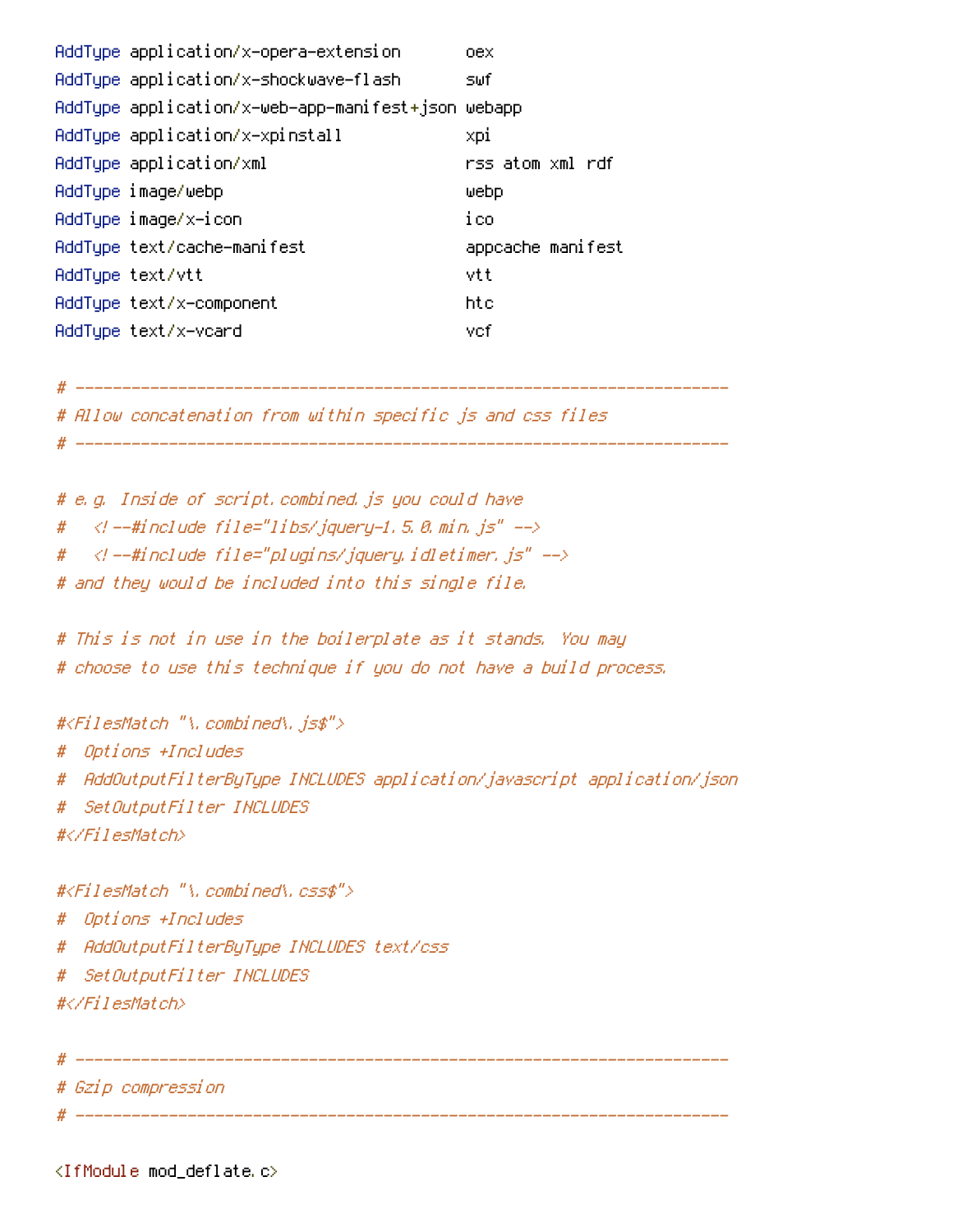# Force deflate for mangled headers developer.yahoo.com/blogs/ydn/posts/2010/12/pushing-be

<IfModule mod\_setenvif.c>

<IfModule mod\_headers.c>

SetEnvIfNoCase ^(Accept-EncodXng|X-cept-Encoding|X{15}|~{15}|-{15})\$ ^((gzip|deflate)\

{4,13}\$ HAVE\_Accept-Encoding

RequestHeader append Accept-Encoding "gzip,deflate" env=HAVE\_Accept-Encoding

</IfModule>

</IfModule>

```
# Compress all output labeled with one of the following MIME-types
```
# (for Apache versions below 2.3.7, you don't need to enable `mod\_filter`

# and can remove the `<IfModule mod filter.c>` and `</IfModule>` lines as

```
# `AddOutputFilterByType` is still in the core directives)
```
<IfModule mod\_filter.c>

AddOutputFilterByType DEFLATE application/atom+xml \

```
application/javascript \
application/json \
application/rss+xml \
application/vnd.ms-fontobject \
application/x-font-ttf \
application/xhtml+xml \
application/xml \
font/opentype \
image/svg+xml \
image/x-icon \
text/css \
text/html \
text/plain \
text/x-component \
text/xml
```
</IfModule>

</IfModule>

# ---------------------------------------------------------------------- # Prevent mobile network providers from modifying your site

# ----------------------------------------------------------------------

# The following header prevents modification of your code over 3G on some # European providers.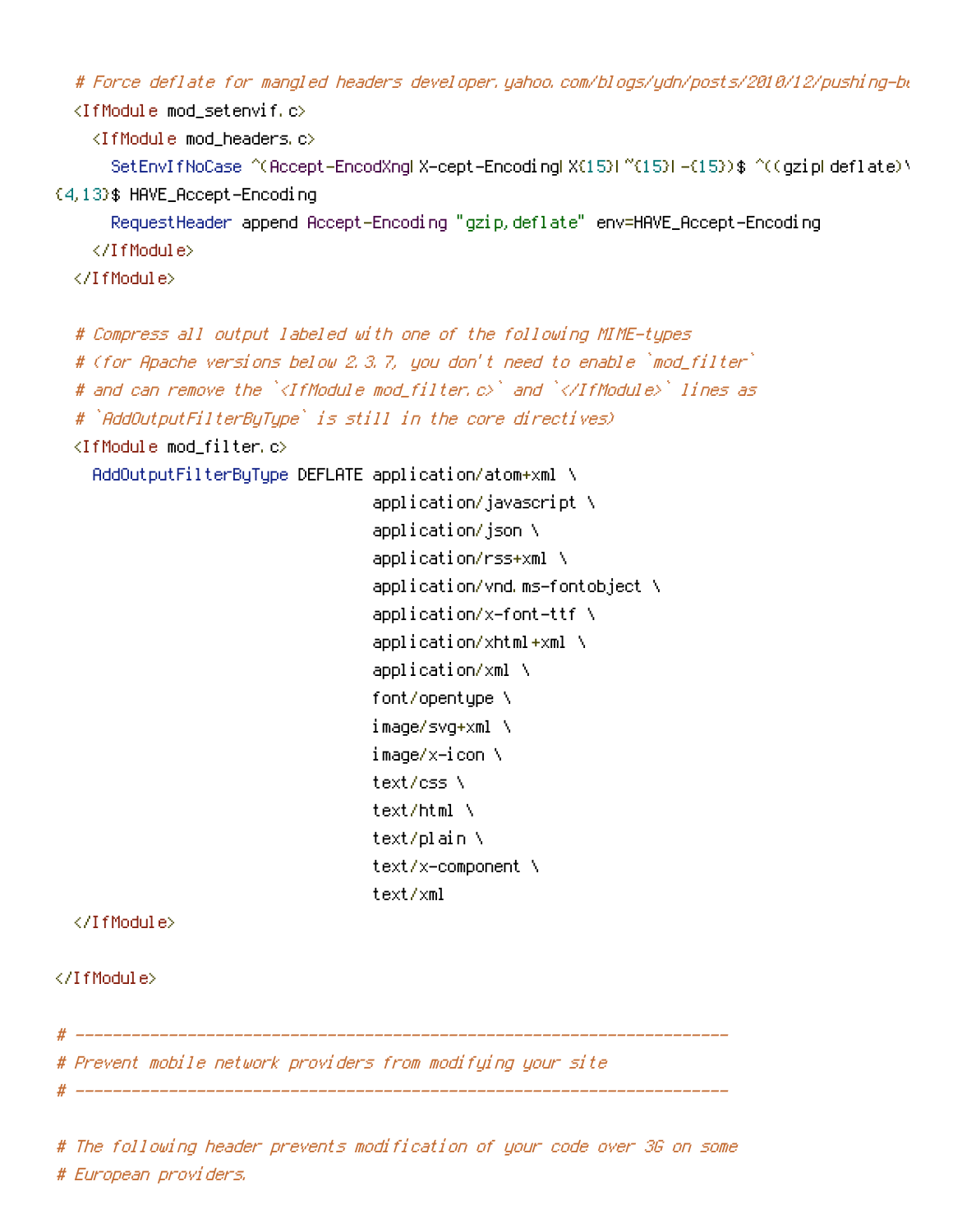# This is the official 'bypass' suggested by O2 in the UK.

```
# <IfModule mod_headers.c>
# Header set Cache-Control "no-transform"
# </IfModule>
```
# ---------------------------------------------------------------------- # Stop screen flicker in IE on CSS rollovers # ----------------------------------------------------------------------

# The following directives stop screen flicker in IE on CSS rollovers - in # combination with the "ExpiresByType" rules for images (see above).

# BrowserMatch "MSIE" brokenvary=1 # BrowserMatch "Mozilla/4.[0-9]{2}" brokenvary=1 # BrowserMatch "Opera" !brokenvary

# SetEnvIf brokenvary 1 force-no-vary

# ----------------------------------------------------------------------

# Set Keep-Alive Header

# ----------------------------------------------------------------------

# Keep-Alive allows the server to send multiple requests through one # TCP-connection. Be aware of possible disadvantages of this setting. Turn on # if you serve <sup>a</sup> lot of static content.

# <IfModule mod\_headers.c> # Header set Connection Keep-Alive # </IfModule>

# ----------------------------------------------------------------------

# Cookie setting from iframes

# ----------------------------------------------------------------------

# Allow cookies to be set from iframes (for IE only) # If needed, specify <sup>a</sup> path or regex in the Location directive.

# <IfModule mod\_headers.c> # Header set P3P "policyref=\"/w3c/p3p.xml\", CP=\"IDC DSP COR ADM DEVi TAIi PSA PSD IVAi IVDi CONi HIS OUR IND CNT\"" # </IfModule>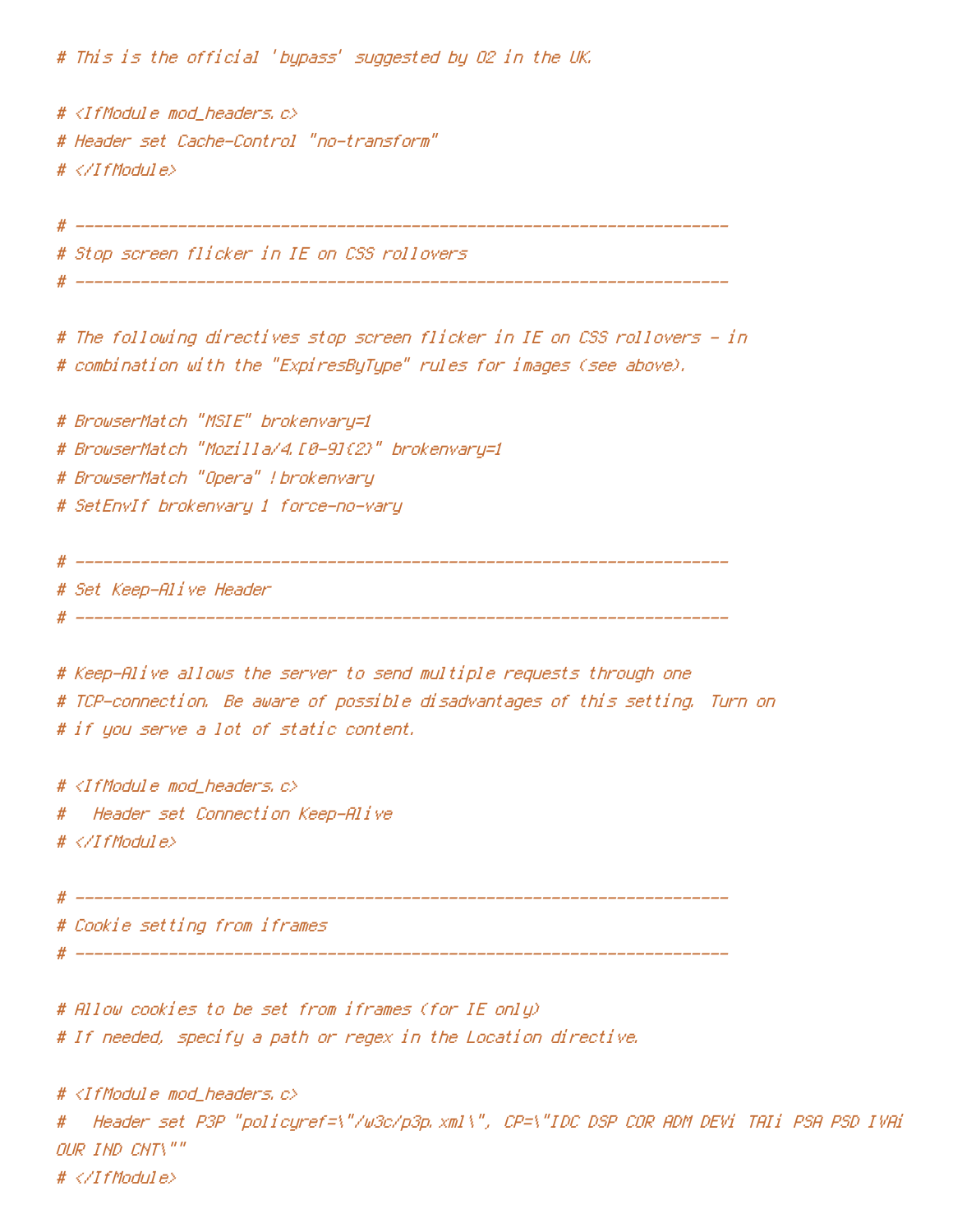# Built-in filename-based cache busting

# If you're not using the build script to manage your filename version revving, # you might want to consider enabling this, which will route requests for # `/css/style.20110203.css` to `/css/style.css`.

# ----------------------------------------------------------------------

# To understand why this is important and <sup>a</sup> better idea than all.css?v1231, # please refer to the bundled documentation about `.htaccess`.

# ----------------------------------------------------------------------

#  $\triangleleft$  fModule mod rewrite.c>

# RewriteCond %{REQUEST\_FILENAME} !-f

# RewriteCond %{REQUEST\_FILENAME} !-d

# RewriteRule  $\hat{C}$ . +)\.(\d+)\.(jsLcssLpngLjpgLgif)\$ \$1.\$3 [L]

```
# </IfModule>
```
# ----------------------------------------------------------------------

# Prevent SSL cert warnings

# ----------------------------------------------------------------------

# Rewrite secure requests properly to prevent SSL cert warnings, e.g. prevent # https://www.example.com when your cert only allows https://secure.example.com

#  $\triangleleft$ IfModule mod rewrite.c $\triangleright$ 

# RewriteCond %{SERVER\_PORT} !^443

# RewriteRule ^ https://example-domain-please-change-me.com%{REQUEST\_URI} [R=301,L] # </IfModule>

# ----------------------------------------------------------------------

# Force client-side SSL redirection

# ----------------------------------------------------------------------

# If <sup>a</sup> user types "example.com" in her browser, the above rule will redirect her # to the secure version of the site. That still leaves <sup>a</sup> window of opportunity # (the initial HTTP connection) for an attacker to downgrade or redirect the # request. The following header ensures that browser will \*\*only\*\* connect to # your server via HTTPS, regardless of what users type in the address bar.

# <IfModule mod\_headers.c>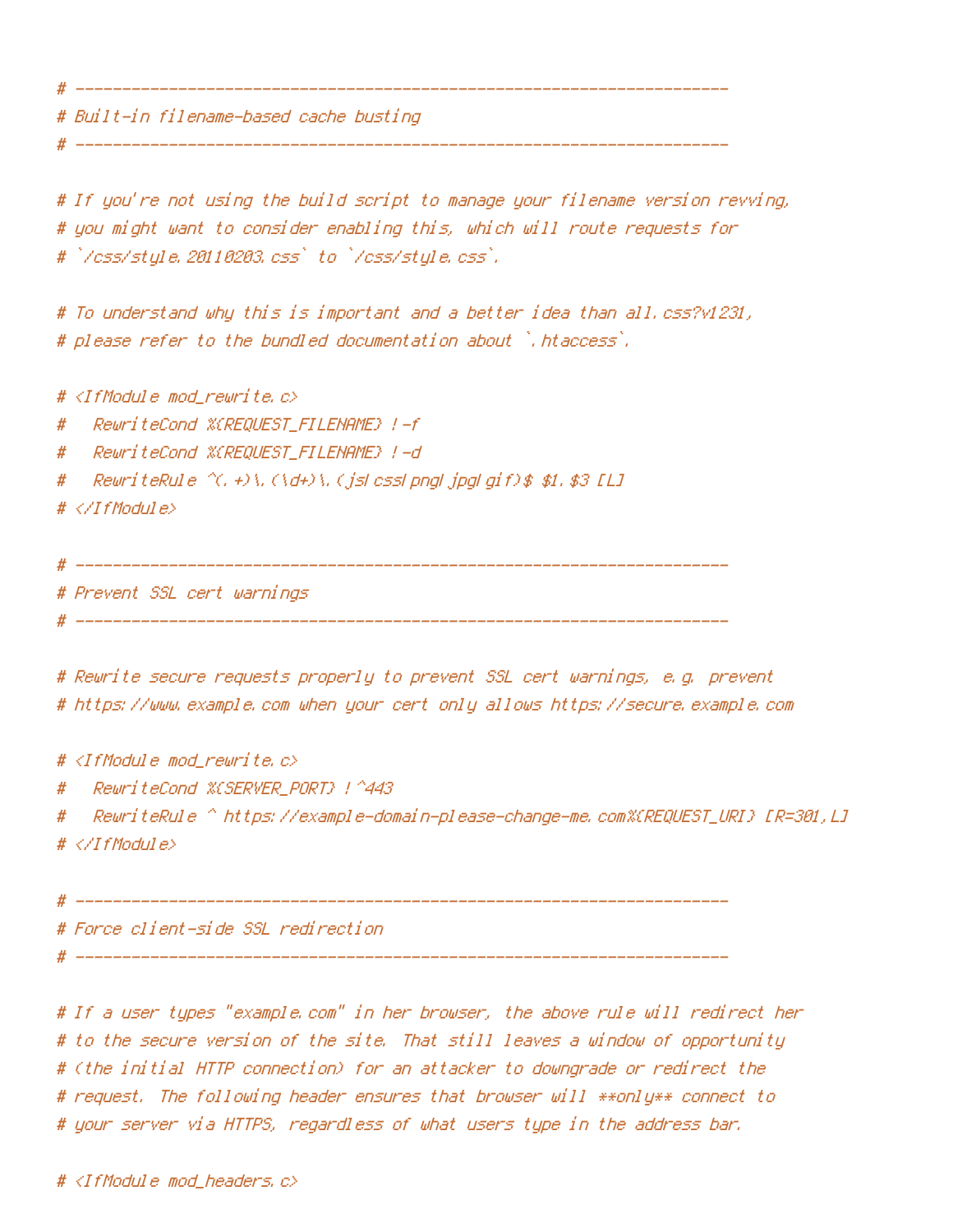# Header set Strict-Transport-Security max-age=16070400; # </IfModule>

# ---------------------------------------------------------------------- # Prevent 404 errors for non-existing redirected folders

# ----------------------------------------------------------------------

# without -MultiViews, Apache will give <sup>a</sup> 404 for <sup>a</sup> rewrite if <sup>a</sup> folder of the # same name does not exist. # webmasterworld.com/apache/3808792.htm

# Options -MultiViews

# ---------------------------------------------------------------------- # UTF-8 encoding # ----------------------------------------------------------------------

# Use UTF-8 encoding for anything served text/plain or text/html AddDefaultCharset utf-8

# Force UTF-8 for <sup>a</sup> number of file formats AddCharset utf-8 .atom .css .js .json .rss .vtt .xml

# ---------------------------------------------------------------------- # A little more security # ----------------------------------------------------------------------

# To avoid displaying the exact version number of Apache being used, add the # following to httpd.conf (it will not work in .htaccess): # ServerTokens Prod

# "-Indexes" will have Apache block users from browsing folders without <sup>a</sup> # default document Usually you should leave this activated, because you # shouldn't allow everybody to surf through every folder on your server (which # includes rather private places like CMS system folders). <IfModule mod\_autoindex.c>

Options -Indexes

</IfModule>

# Block access to "hidden" directories or files whose names begin with <sup>a</sup> # period. This includes directories used by version control systems such as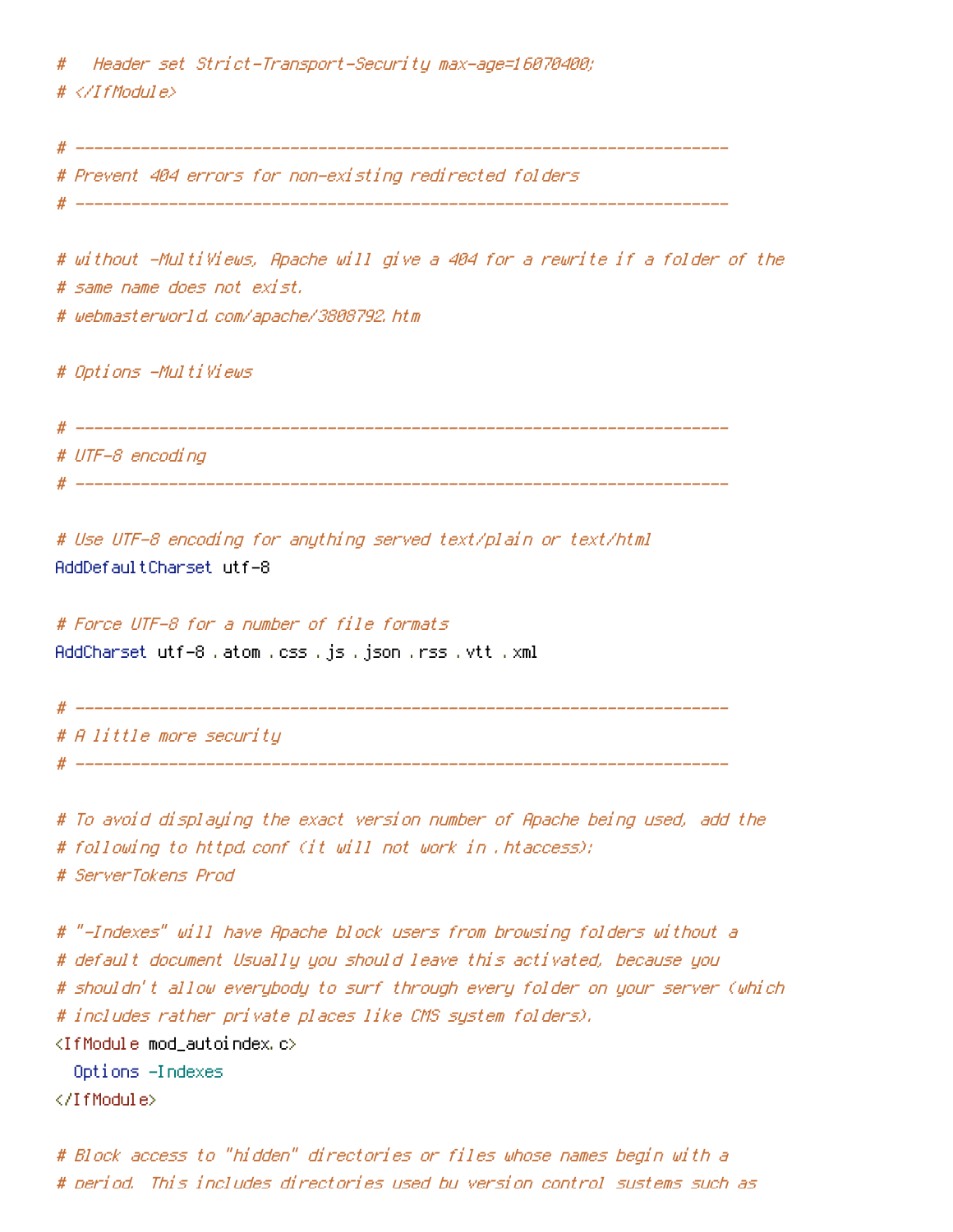```
# Subversion or Git.
<IfModule mod_rewrite.c>
  RewriteCond %{SCRIPT_FILENAME} -d [OR]
  RewriteCond %{SCRIPT_FILENAME} -f
  RewriteRule "(^\circ\uparrow/\rangle\setminus." - [F]
</IfModule>
```
# Block access to backup and source files. These files may be left by some # text/html editors and pose <sup>a</sup> great security danger, when anyone can access # them. <FilesMatch "(\.(bak|config|dist|fla|inc|ini|log|psd|sh|sql|swp)|~)\$"> Order allow,deny Deny from all Satisfy All </FilesMatch>

# period. This includes directories used by version control systems such as

```
# If your server is not already configured as such, the following directive
# should be uncommented in order to set PHP's register_globals option to OFF.
# This closes a major security hole that is abused by most XSS (cross-site
# scripting) attacks. For more information: http://php.net/register_globals
#
# IF REGISTER_GLOBALS DIRECTIVE CAUSES 500 INTERNAL SERVER ERRORS:
#
# Your server does not allow PHP directives to be set via .htaccess. In that
# case you must make this change in your php.ini file instead. If you are
# using a commercial web host, contact the administrators for assistance in
# doing this. Not all servers allow local php.ini files, and they should
# include all PHP configurations (not just this one), or you will effectively
# reset everything to PHP defaults. Consult www.php.net for more detailed
# information about setting PHP directives.
```
# php\_flag register\_globals Off

# Rename session cookie to something else, than PHPSESSID # php\_value session.name sid

# Disable magic quotes (This feature has been DEPRECATED as of PHP 5.3.0 and REMOVED as of PHP 5.4.0.) # php\_flag magic\_quotes\_gpc Off

# Do not show you are using PHP # Note: Move this line to php.ini since it won't work in .htaccess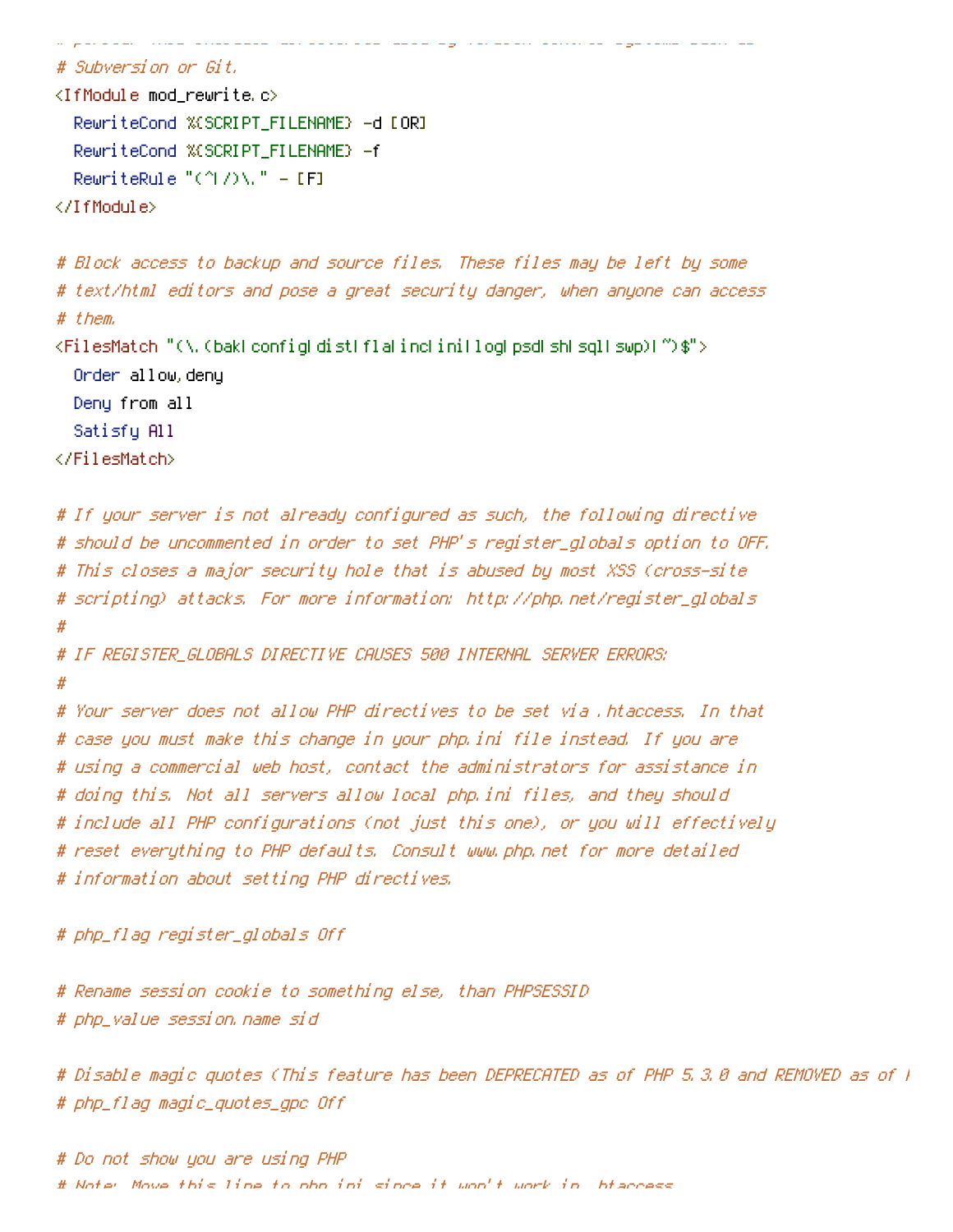# Note: Move this line to php.ini since it won't work in .htaccess # php\_flag expose\_php Off

# Level of log detail - log all errors # php\_value error\_reporting -1

# Write errors to log file # php\_flag log\_errors On

# Do not display errors in browser (production - Off, development - On) # php\_flag display\_errors Off

# Do not display startup errors (production - Off, development - On) # php\_flag display\_startup\_errors Off

# Format errors in plain text # Note: Leave this setting 'On' for xdebug's var\_dump() output # php\_flag html\_errors Off

# Show multiple occurrence of error # php\_flag ignore\_repeated\_errors Off

# Show same errors from different sources # php\_flag ignore\_repeated\_source Off

# Size limit for error messages # php\_value log\_errors\_max\_len 1024

# Don't precede error with string (doesn't accept empty string, use whitespace if you need) # php\_value error\_prepend\_string " "

# Don't prepend to error (doesn't accept empty string, use whitespace if you need) # php\_value error\_append\_string " "

# Increase cookie security <IfModule mod\_php5.c> php\_value session.cookie\_httponly true </IfModule>

# END HTML5 Boilerplate